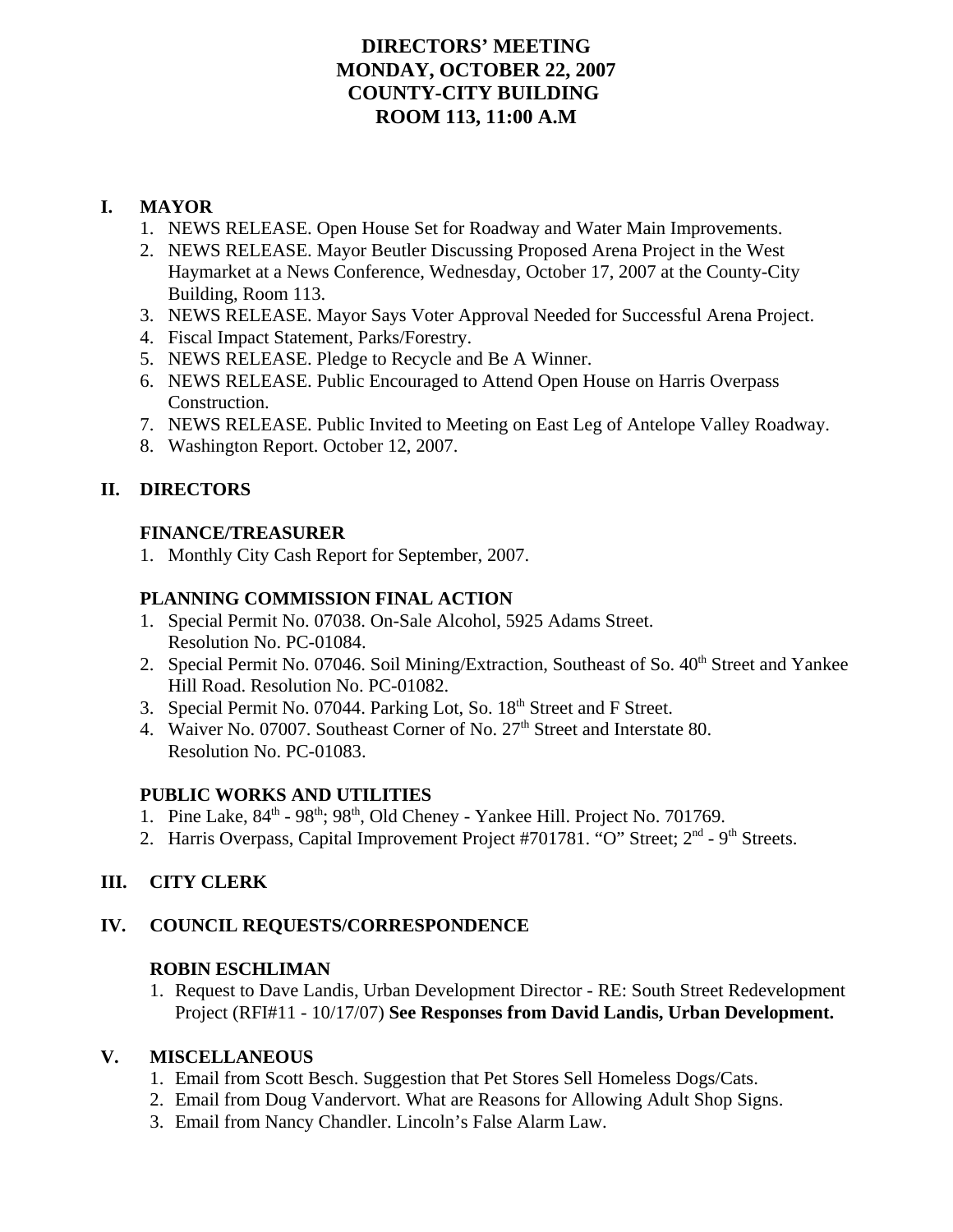- 4. Email from Michelle Strand, Hawthorne PTO President. "Save our Schools" Rally, October 16<sup>th</sup>. (Distributed to Council Members on 10/15/07)
- 5. Email from John R. Bieber. Request Speed Bumps on Browning Street be Removed.
- 6. Letter Forwarded from Pershing Center to Council Members from Bruce Grummert. Comments on Developing New Arena Center.
- 7. Comments from Tag Jackson Regarding Current Bus Routes.

## **VI. ADJOURNMENT**

**W:\FILES\CITYCOUN\WP\da102207.wpd.mmm**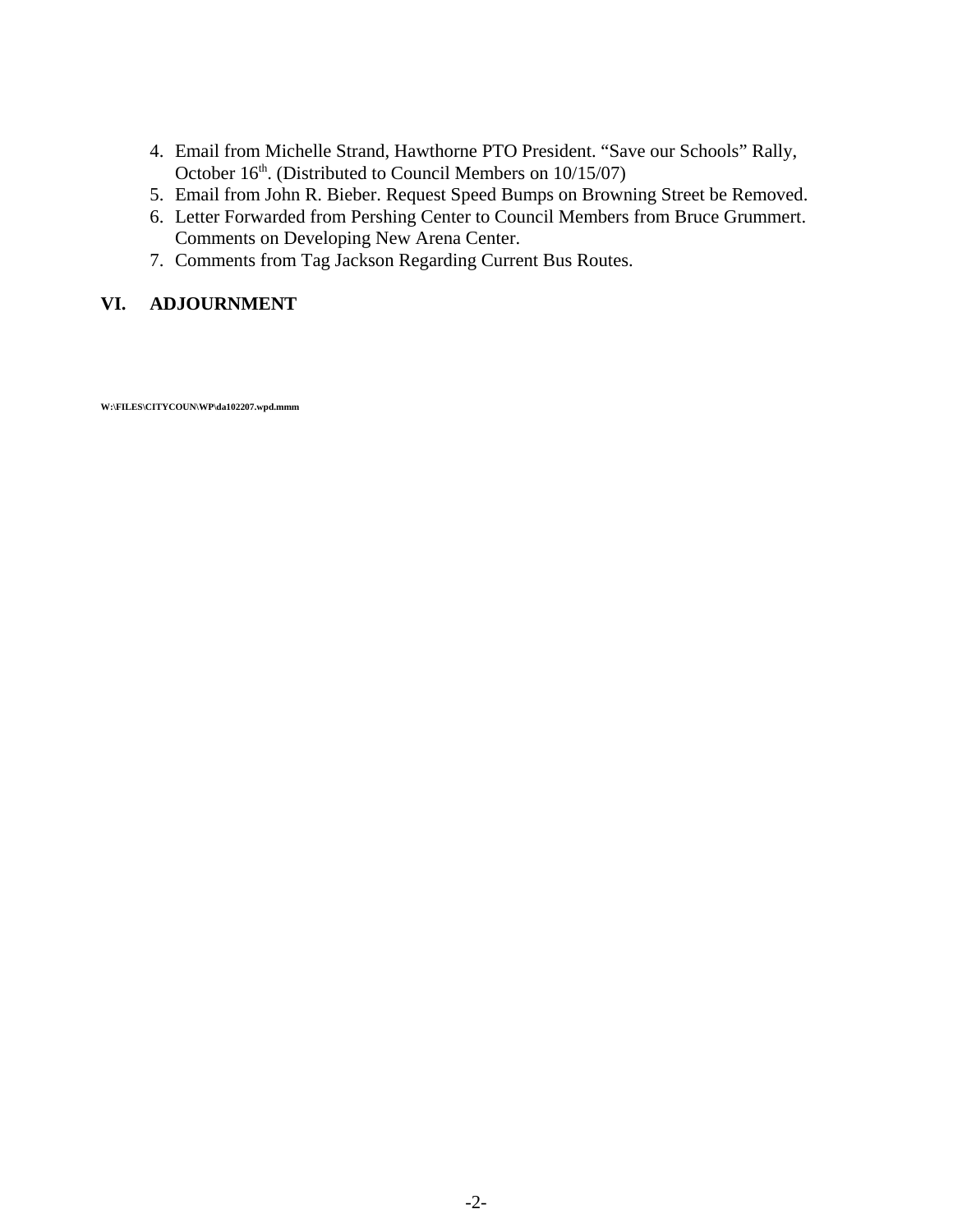## **DIRECTORS' MEETING MINUTES MONDAY, OCTOBER 22, 2007 11:00 A.M. COUNTY/CITY BUILDING CONFERENCE ROOM 113**

**Council Members Present:** Dan Marvin, Chair; Robin Eschliman, Vice-Chair; Jon Camp**,** Jonathan Cook, John Spatz, Ken Svoboda.

**Council Member Absent:** Doug Emery

**Others Present:** Mayor Chris Beutler, Trish Owen, Denise Pearce, Lin Quenzer, Mayor's Office; City Clerk Joan Ross; Dana Roper, City Attorney; Directors and Department Heads; Tammy Grammer, City Council Staff; Deena Winter, Lincoln Journal Star Representative; and Coby Mach, LIBA.

Meeting convened at 11:09 a.m.

Location Announcement of the Nebraska Open Meetings Act: A Copy of the Nebraska Open Meetings Act is Located on the Wall at the Rear of this Room.

## **I. MAYOR -**

Mayor Chris Beutler announced the Fire Department had 38% participation and the Police Department had 29% participation rate in the United Way competition.

Mayor Beutler mentioned that Nicole Tooze wants to talk a little bit about rain gardens. Mr. Marvin commented he read a nice article in the newspaper about it. Mayor Beutler had no further comments.

Nicole Tooze (Public Works & Utilities) stated she wanted to point out because they had talked about rain gardens last week. There was a really nice article in the Sunday newspaper about it and had some photos of those that have been completed. So, they have some really good examples of how it's working out now.

- 1. NEWS RELEASE RE: Open House Set for Roadway and Water Main Improvements. — NO COMMENTS
- 2. NEWS RELEASE RE: Mayor Beutler Discussing Proposed Arena Project in the West Haymarket at a News Conference on 10/17/07. — NO COMMENTS
- 3. NEWS RELEASE RE: Mayor Says Voter Approval Needed for Successful Arena Project. — NO COMMENTS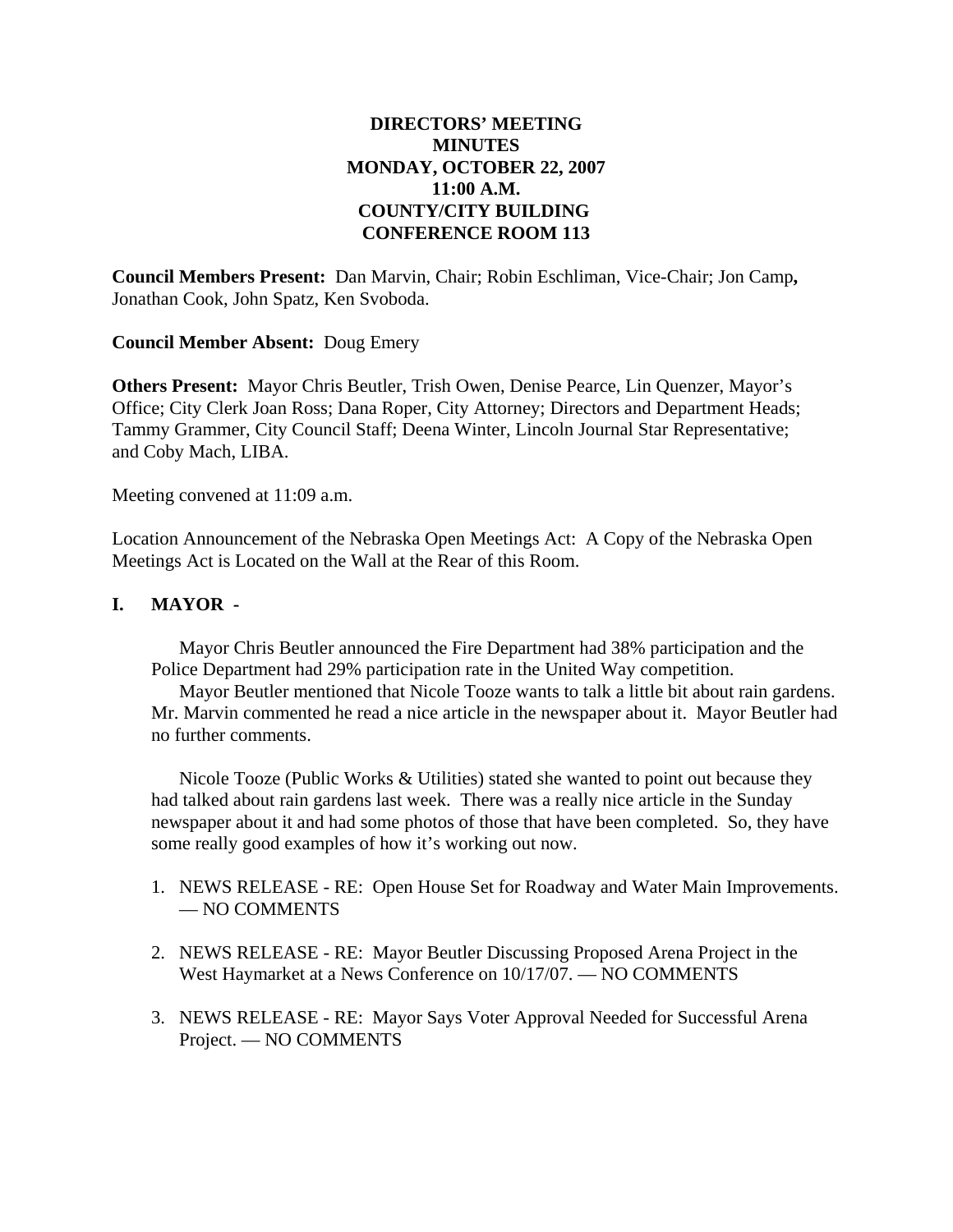- 4. Fiscal Impact Statement, Parks/Forestry. NO COMMENTS
- 5. NEWS RELEASE RE: Pledge to Recycle and Be A Winner. NO COMMENTS
- 6. NEWS RELEASE RE: Public Encouraged to Attend Open House on Harris Overpass Construction. — NO COMMENTS
- 7. NEWS RELEASE RE: Public Invited to Meeting on East Leg of Antelope Valley Roadway. — NO COMMENTS
- 8. Washington Report. October 12, 2007. NO COMMENTS

## **II. DIRECTORS -**

## **FINANCE/TREASURER -**

1. Monthly City Cash Report for September, 2007. — NO COMMENTS

### **PLANNING COMMISSION FINAL ACTION .....**

- 1. Special Permit #07038 On-Sale Alcohol, 5925 Adams Street Resolution No. PC-01084. — NO COMMENTS
- 2. Special Permit  $\text{\#07046 -}$  Soil Mining/Extraction, Southeast of So.  $40^{\text{th}}$  Street and Yankee Hill Road - Resolution No. PC-01082. — NO COMMENTS
- 3. Special Permit #07044 Parking Lot, So. 18<sup>th</sup> Street and F Street. NO COMMENTS
- 4. Waiver #07007 Southeast Corner of No. 27<sup>th</sup> Street and Interstate 80 Resolution No. PC-01083. — NO COMMENTS

### **PUBLIC WORKS & UTILITIES** -

- 1. Pine Lake,  $84^{\text{th}}$   $98^{\text{th}}$ ;  $98^{\text{th}}$ , Old Cheney Yankee Hill Project #701769. NO **COMMENTS**
- 2. Harris Overpass, Capital Improvement Project #701781 "O" Street; 2<sup>nd</sup> 9<sup>th</sup> Streets. NO COMMENTS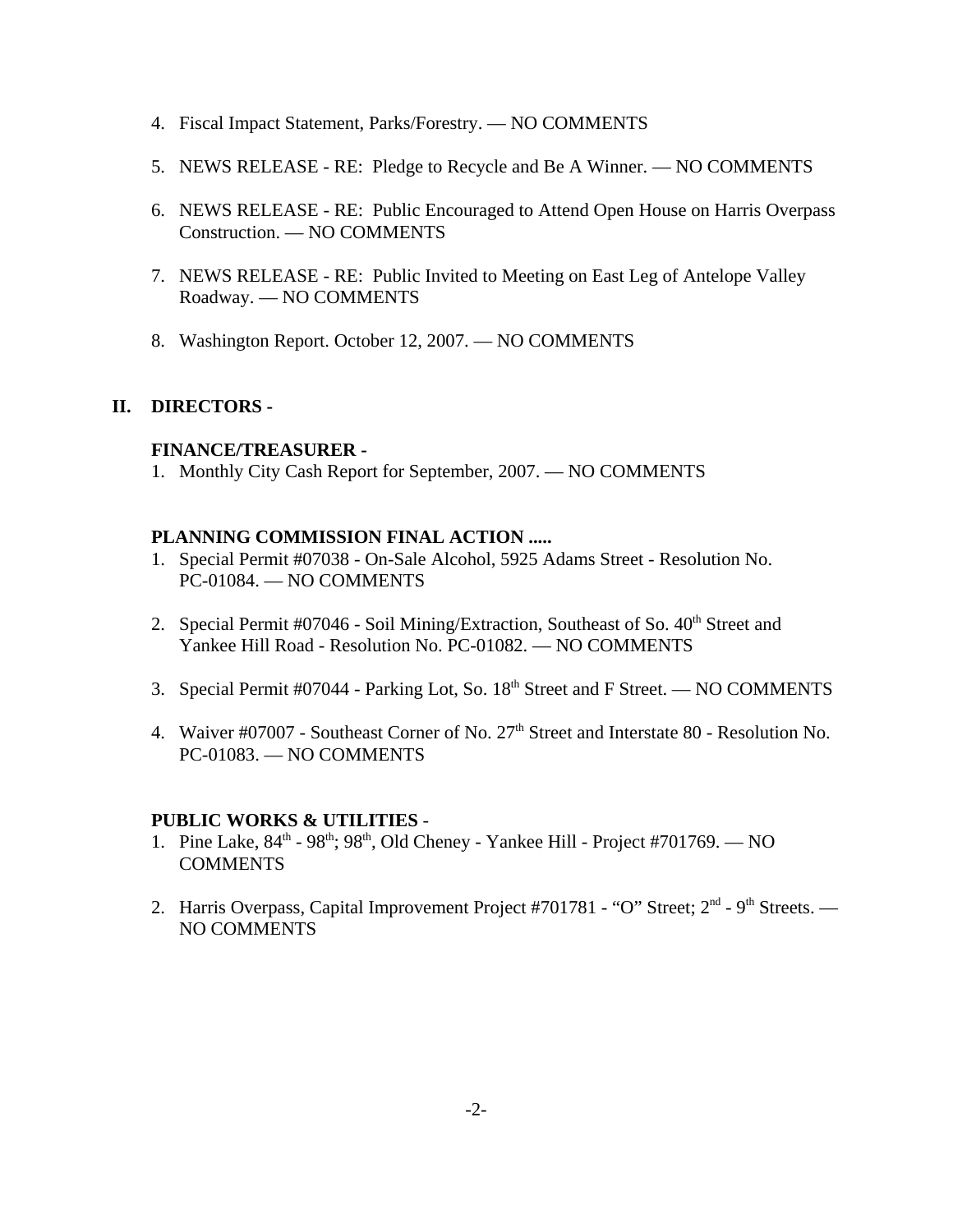#### **III. CITY CLERK** -

City Clerk Joan Ross stated on their Agenda today, Items 2 & 3 will be called together. *[#2, Application of SIS Ventures, Inc. dba Legends Bar & Grill for a Class C liquor license located at 8300 Northwoods Drive.; and #3, Manager Application of Linda Denise Fredrick for SIS Ventures, Inc. dba Legends Bar & Grill located at 8300 Northwoods Drive.]* 

Reminder for Item 22, they have a Motion-To-Amend #1. *[#22, 07R-206, Approving the 9<sup>th</sup> to 10<sup>th</sup> Streets, south of South Street Development and Conditional Zoning Agreement between the City and Red Cloud Development relating to the redevelopment of property generally located at 9<sup>th</sup> and South Streets for commercial and retail uses.1* 

For Item 36 on the Pending List the Cooperative Agreement with Nebraska DEQ, there's a request from Public Works to remove this from pending for maybe public hearing and action next week. Nicole Tooze stated they have finally got the signed agreement from DEQ, they did have a public hearing open before they had the signed agreement available for the public to be used. So, she thinks it would be appropriate to have public hearing again, if Council wish to with action next week. Mr. Marvin asked if it was on as a Resolution date? Ms. Tooze replied this was on a Resolution that they have a really short turn around time, she believes that they need to take action. They have to get the signed agreement back to them and that's why we had initially put it on Council's agenda expecting it to come but there was a darker area. Mr. Cook commented so are you telling us that two weeks from now is actually too long. Ms. Tooze responded yes, she believes that they need to take action. Mr. Cook commented only because it was not scheduled with a date certain, so it went directly from no date certain on this list as opposed to what they usually do which is to have it go to the date certain list where people know ahead of time what's coming up. Ms. Tooze stated she will check to see if there's adequate time to allow for that and she will let Joan (Ross) know. Mr. Marvin commented so it will go on for October 29<sup>th</sup> or November 5<sup>th</sup>. *[#36, 07R-185, Approving a Cooperative Agreement between the Nebraska Department of Environmental Quality (NDEQ) and the City of Lincoln regarding State of Nebraska grant funding from the Stormwater Management Plan Program.]* 

#### **IV. COUNCIL REQUESTS/CORRESPONDENCE -**

#### **JON CAMP -**

Mr. Camp asked Nicole Tooze (Public Works & Utilities) if they are any further on Randy Thimm's claim relating to paint on his vehicle in the  $70<sup>th</sup>$  & Pioneers area? It seems to go back and forth to whether the paint striping damage on his vehicle was caused by the City or its crew. Ms. Tooze commented you haven't received a final answer on it. Mr. Camp responded he received an email from him today, I think, saying where it stands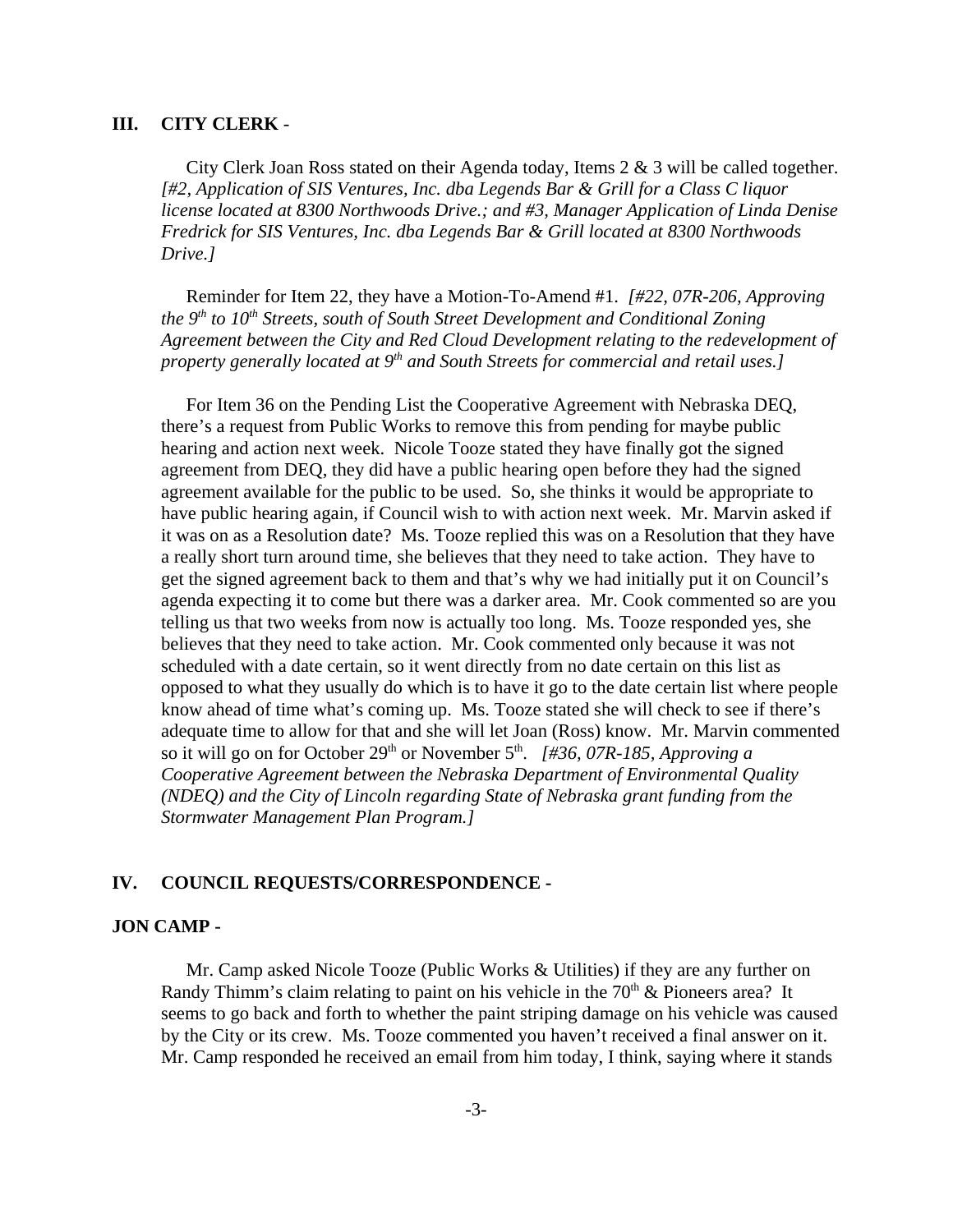or something. Ms. Tooze stated she will check with Scott Opfer. Mr. Marvin mentioned he saw the email from Scott (Opfer) and commented to Jon (Camp) did you see that email. Ms. Tooze commented the last one she saw from Scott (Opfer) and he asked her exactly what location and copied them the email. Ms. Tooze stated she will check into it.

#### **JONATHAN COOK -** NO COMMENTS

#### **DOUG EMERY -** ABSENT

#### **ROBIN ESCHLIMAN -** NO COMMENTS

1. Request to Dave Landis, Urban Development Director - RE: South Street Redevelopment Project (RFI#11 - 10/17/07). — **See Responses from David Landis, Urban Development Director. —** NO COMMENTS

#### **JOHN SPATZ -** NO COMMENTS

#### **KEN SVOBODA -** NO COMMENTS

#### **DAN MARVIN -** NO COMMENTS

#### **V. MISCELLANEOUS -**

- 1. Email from Scott Besch RE: Suggestion that Pet Stores Sell Homeless Dogs/Cats. NO COMMENTS
- 2. Email from Doug Vandervort- RE: What are Reasons for Allowing Adult Shop Signs. — NO COMMENTS
- 3. Email from Nancy Chandler RE: Lincoln's False Alarm Law. NO COMMENTS
- 4. Email from Michelle Strand, Hawthorne PTO President RE: "Save our Schools" Rally, October  $16<sup>th</sup>$  (Distributed to Council Members on  $10/15/07$ ). — NO **COMMENTS**
- 5. Email from John R. Bieber RE: Request Speed Bumps on Browning Street be Removed. — NO COMMENTS
- 6. Letter Forwarded from Pershing Center to Council Members from Bruce Grummert RE: Comments on Developing New Arena Center. — NO COMMENTS
- 7. Comments from Tag Jackson RE: Current Bus Routes. NO COMMENTS